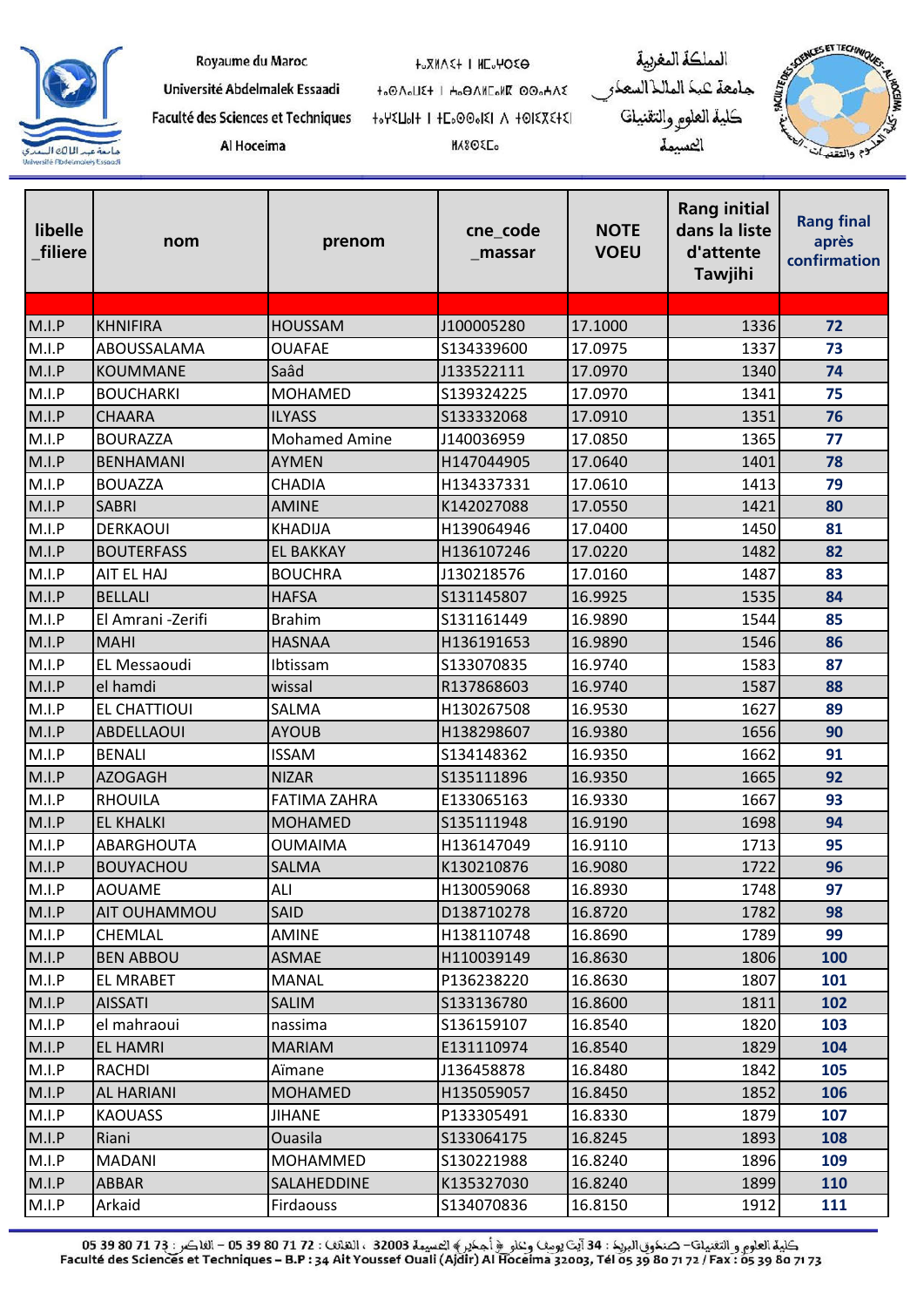

| Royaume du Maroc |  |  |  |  |  |
|------------------|--|--|--|--|--|
|------------------|--|--|--|--|--|

Université Abdelmalek Essaadi

Al Hoceima

**HOXMASH I HEOMOSO** 

**MASOEL** 

to OnoLIE+ I Ho ONIColle 00oHAE Faculté des Sciences et Techniques 

جامعة عبد الماللاالسعدر<br>كلية العلو<sub>كر</sub> والتقنيات المسيمة

المملكة المغربية



| libelle<br>_filiere | nom                 | prenom          | cne_code<br>_massar | <b>NOTE</b><br><b>VOEU</b> | <b>Rang initial</b><br>dans la liste<br>d'attente<br><b>Tawjihi</b> | <b>Rang final</b><br>après<br>confirmation |
|---------------------|---------------------|-----------------|---------------------|----------------------------|---------------------------------------------------------------------|--------------------------------------------|
| M.I.P               | <b>EL KANDOUCHI</b> | <b>NAOUFAL</b>  | S134084966          | 16.8120                    | 1914                                                                | 112                                        |
| M.I.P               | <b>MALOUK</b>       | <b>RAJAE</b>    | P133319316          | 16.7970                    | 1945                                                                | 113                                        |
| M.I.P               | <b>EL HALOUI</b>    | ABDELLAH        | R135308418          | 16.7880                    | 1963                                                                | 114                                        |
| M.I.P               | <b>EL BACHIRI</b>   | <b>RIM</b>      | S136126501          | 16.7670                    | 1999                                                                | 115                                        |
| M.I.P               | <b>ASSKALI</b>      | <b>BAKR</b>     | P134486655          | 16.7615                    | 2015                                                                | 116                                        |
| M.I.P               | <b>BENELARBI</b>    | <b>MOHAMED</b>  | S130005477          | 16.7405                    | 2052                                                                | 117                                        |
| M.I.P               | LOUASTANI           | ABDELAZIZ       | D131279376          | 16.7405                    | 2053                                                                | 118                                        |
| M.I.P               | ZENNOUTI            | <b>IMANE</b>    | S144034851          | 16.7280                    | 2074                                                                | 119                                        |
| M.I.P               | achaaou             | youssef         | D132454355          | 16.7250                    | 2086                                                                | 120                                        |
| M.I.P               | Bannoudi            | Soundous        | S139210252          | 16.7160                    | 2098                                                                | 121                                        |
| M.I.P               | <b>ECH-CHTIOUI</b>  | YASSINE         | S143008736          | 16.7130                    | 2105                                                                | 122                                        |
| M.I.P               | <b>SAIH</b>         | Fatima zahra    | R136804767          | 16.6950                    | 2141                                                                | 123                                        |
| M.I.P               | <b>IGUIDER</b>      | <b>AYOUB</b>    | R134393347          | 16.6830                    | 2158                                                                | 124                                        |
| M.I.P               | <b>ELMAHI</b>       | SANAE           | H131235265          | 16.6740                    | 2181                                                                | 125                                        |
| M.I.P               | <b>BEN EL HADI</b>  | <b>MAROUAN</b>  | S133111256          | 16.6705                    | 2193                                                                | 126                                        |
| M.I.P               | <b>NACIRI</b>       | <b>DOUAE</b>    | M130065195          | 16.6635                    | 2204                                                                | 127                                        |
| M.I.P               | <b>DAHLI</b>        | <b>HOUSSAM</b>  | R134901114          | 16.6560                    | 2218                                                                | 128                                        |
| M.I.P               | <b>EL FATRI</b>     | <b>SOUFIANE</b> | S143008632          | 16.6530                    | 2221                                                                | 129                                        |
| M.I.P               | <b>ZINOUNE</b>      | <b>KAWTHAR</b>  | H149008572          | 16.6470                    | 2239                                                                | 130                                        |
| M.I.P               | <b>ELEDRISSI</b>    | <b>AYA</b>      | S137210243          | 16.6410                    | 2250                                                                | 131                                        |
| M.I.P               | SIYACOUN            | <b>WISSALE</b>  | S130104047          | 16.6320                    | 2272                                                                | 132                                        |
| M.I.P               | <b>DAHMAN</b>       | <b>MASSINE</b>  | S130003710          | 16.6215                    | 2291                                                                | 133                                        |
| M.I.P               | LYAZIDI             | <b>HATIM</b>    | P133342147          | 16.6200                    | 2296                                                                | 134                                        |
| M.I.P               | <b>BENIMMA</b>      | <b>NIDALE</b>   | S136368329          | 16.6170                    | 2303                                                                | 135                                        |
| M.I.P               | <b>BENIHIA</b>      | CHAYMAE         | R134612315          | 16.6020                    | 2333                                                                | 136                                        |
| M.I.P               | <b>AAOUN</b>        | <b>AHMED</b>    | R139282921          | 16.5990                    | 2340                                                                | 137                                        |
| M.I.P               | ben saddik          | anass           | S139164717          | 16.5990                    | 2343                                                                | 138                                        |
| M.I.P               | <b>KSOUHA</b>       | <b>FAHD</b>     | F135221976          | 16.5930                    | 2354                                                                | 139                                        |
| M.I.P               | LAHRACH             | Doha            | J137267544          | 16.5870                    | 2380                                                                | 140                                        |
| M.I.P               | <b>EL FAHSSI</b>    | <b>IMAD</b>     | P120036984          | 16.5720                    | 2402                                                                | 141                                        |
| M.I.P               | <b>ETTAQI</b>       | <b>BRAHIM</b>   | C139080133          | 16.5585                    | 2426                                                                | 142                                        |
| M.I.P               | kabori              | hiba            | G138821686          | 16.5570                    | 2430                                                                | 143                                        |
| M.I.P               | <b>LAAROUSSI</b>    | <b>MOHAMED</b>  | S132242054          | 16.5540                    | 2432                                                                | 144                                        |
| M.I.P               | EL HOURANI          | <b>IKRAM</b>    | R136688387          | 16.5450                    | 2446                                                                | 145                                        |
| M.I.P               | <b>KAJTIH</b>       | <b>ILHAM</b>    | S136126503          | 16.5360                    | 2472                                                                | 146                                        |
| M.I.P               | <b>TASLIMANT</b>    | <b>LOUBNA</b>   | G137628545          | 16.5330                    | 2476                                                                | 147                                        |
| M.I.P               | <b>BOUROUA</b>      | <b>KARAM</b>    | H142039141          | 16.5330                    | 2481                                                                | 148                                        |
| M.I.P               | EL GHALBZOURI       | ADNAN           | S133111952          | 16.5300                    | 2485                                                                | 149                                        |
| M.I.P               | <b>KHALLAD</b>      | <b>DOAA</b>     | R135332124          | 16.5270                    | 2489                                                                | 150                                        |
| M.I.P               | SABRI               | AYMANE          | K149026915          | 16.5150                    | 2522                                                                | 151                                        |
| M.I.P               | <b>EL BAZA</b>      | <b>YOUNESS</b>  | P132538468          | 16.5030                    | 2542                                                                | 152                                        |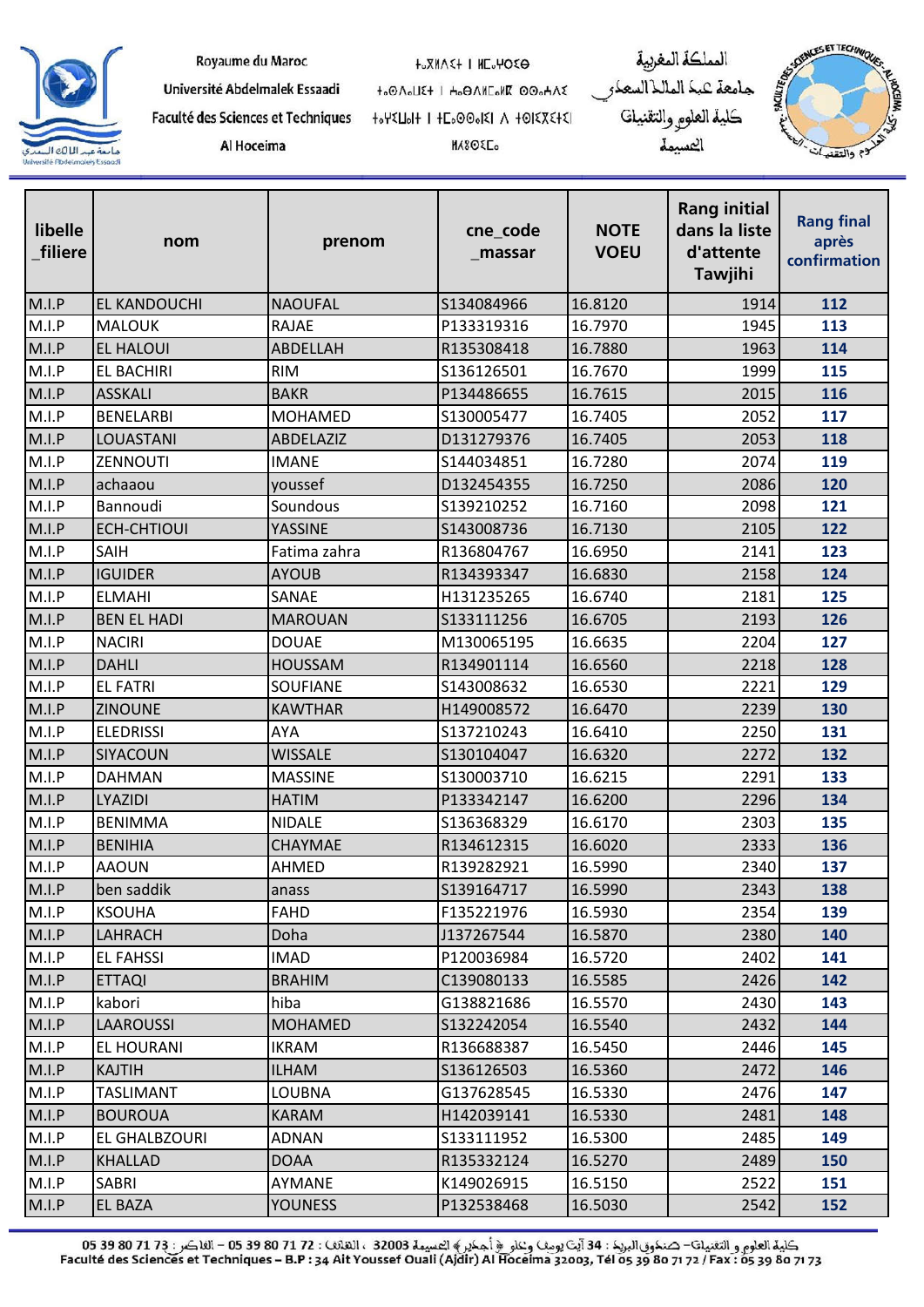

| Royaume du Maroc |  |  |  |
|------------------|--|--|--|
|------------------|--|--|--|

Al Hoceima

**HOXMASH I HEOMOSO** 

to OnoLIE+ I Ho ONIColle 00oHAE 

**MASOEL** 

المملكة المغربية جامعة عبد الماللاالسعدر<br>كلية العلو<sub>كر</sub> والتقنيات المسيمة



| libelle<br>filiere | nom                      | prenom          | cne_code<br>_massar | <b>NOTE</b><br><b>VOEU</b> | <b>Rang initial</b><br>dans la liste<br>d'attente<br>Tawjihi | <b>Rang final</b><br>après<br>confirmation |
|--------------------|--------------------------|-----------------|---------------------|----------------------------|--------------------------------------------------------------|--------------------------------------------|
| M.I.P              | <b>EL HAJJI</b>          | SALMA           | S136368336          | 16.5030                    | 2543                                                         | 153                                        |
| M.I.P              | <b>DAHAN</b>             | ALI             | F136097362          | 16.4940                    | 2557                                                         | 154                                        |
| M.I.P              | ABARKACH                 | <b>NAHLA</b>    | S131114052          | 16.4910                    | 2564                                                         | 155                                        |
| M.I.P              | <b>OMARI ALAOUI</b>      | <b>HAFSSA</b>   | N147058181          | 16.4850                    | 2574                                                         | 156                                        |
| M.I.P              | EL GHELBAZOURI           | amal            | S139164722          | 16.4850                    | 2578                                                         | 157                                        |
| M.I.P              | Lazar                    | Zineb           | M130085145          | 16.4820                    | 2583                                                         | 158                                        |
| M.I.P              | <b>BELAMFEDEL ALAOUI</b> | <b>MAROUA</b>   | C130069974          | 16.4460                    | 2651                                                         | 159                                        |
| M.I.P              | <b>EL HOUARI</b>         | <b>IDRISS</b>   | E100032034          | 16.4430                    | 2656                                                         | 160                                        |
| M.I.P              | <b>OBBAD</b>             | SOUFIANE        | F133092266          | 16.4280                    | 2684                                                         | 161                                        |
| M.I.P              | Khatiri                  | El houcine      | H110071903          | 16.4150                    | 2715                                                         | 162                                        |
| M.I.P              | <b>CHIBRAOUI</b>         | <b>MUSTAPHA</b> | D138109214          | 16.4130                    | 2720                                                         | 163                                        |
| M.I.P              | el abdellaoui            | lamyae          | S149025303          | 16.3890                    | 2770                                                         | 164                                        |
| M.I.P              | <b>EL MRABET</b>         | ABDERAFIE       | P131043242          | 16.3860                    | 2777                                                         | 165                                        |
| M.I.P              | <b>TARHRI</b>            | YOUSSEF         | J130065369          | 16.3710                    | 2805                                                         | 166                                        |
| M.I.P              | ABDELHADI                | <b>ILYASSE</b>  | N138050715          | 16.3620                    | 2824                                                         | 167                                        |
| M.I.P              | YOUSFI MALKI             | <b>AKRAM</b>    | N131347354          | 16.3560                    | 2835                                                         | 168                                        |
| M.I.P              | <b>JEDDI</b>             | NOUR-EDDINE     | K139420884          | 16.3530                    | 2838                                                         | 169                                        |
| M.I.P              | <b>TRHARHET</b>          | <b>FAIZA</b>    | H133228286          | 16.3530                    | 2839                                                         | 170                                        |
| M.I.P              | <b>MASRAR</b>            | <b>HAJAR</b>    | N136340718          | 16.3530                    | 2840                                                         | 171                                        |
| M.I.P              | <b>NOUJOUM</b>           | <b>YOUSSEF</b>  | R130029109          | 16.3500                    | 2848                                                         | 172                                        |
| M.I.P              | <b>GOURID</b>            | SOUNDOUS        | N131306792          | 16.3380                    | 2870                                                         | 173                                        |
| M.I.P              | zoukrati                 | salma           | C135101912          | 16.3290                    | 2891                                                         | 174                                        |
| M.I.P              | Layachi                  | Yasmin          | S135210621          | 16.3290                    | 2892                                                         | 175                                        |
| M.I.P              | Soullami                 | Ismaïl          | M133342339          | 16.3260                    | 2898                                                         | 176                                        |
| M.I.P              | azzane                   | aymane          | J137176831          | 16.3080                    | 2927                                                         | 177                                        |
| M.I.P              | <b>BOUZANI</b>           | <b>ILHAME</b>   | N130041217          | 16.3065                    | 2931                                                         | 178                                        |
| M.I.P              | <b>HAIMMAD</b>           | KHALIFA         | B138077131          | 16.2990                    | 2945                                                         | 179                                        |
| M.I.P              | <b>BELHADJ</b>           | <b>CHOROUK</b>  | S138190290          | 16.2960                    | 2948                                                         | 180                                        |
| M.I.P              | <b>DAHAK</b>             | MOHAMED         | S133111996          | 16.2960                    | 2949                                                         | 181                                        |
| M.I.P              | <b>OUCHAYAN</b>          | <b>MARIEM</b>   | R110044716          | 16.2930                    | 2963                                                         | 182                                        |
| M.I.P              | <b>HAMLILI</b>           | <b>OTHMANE</b>  | D137721011          | 16.2870                    | 2979                                                         | 183                                        |
| M.I.P              | aznag                    | hanane          | S132258167          | 16.2810                    | 2990                                                         | 184                                        |
| M.I.P              | <b>HANANA</b>            | <b>AICHA</b>    | P110070762          | 16.2785                    | 2994                                                         | 185                                        |
| M.I.P              | EL MANSOURI              | <b>WISSAM</b>   | L139102191          | 16.2750                    | 3002                                                         | 186                                        |
| M.I.P              | <b>HADOUCHI</b>          | <b>HAJAR</b>    | M138345855          | 16.2630                    | 3026                                                         | 187                                        |
| M.I.P              | EL YAZIDI                | Najma           | S132258137          | 16.2630                    | 3027                                                         | 188                                        |
| M.I.P              | <b>ELLOULOU</b>          | LOJAINA         | R139546018          | 16.2390                    | 3075                                                         | 189                                        |
| M.I.P              | <b>KOUSTA</b>            | <b>SOUFIANE</b> | E131023375          | 16.2365                    | 3079                                                         | 190                                        |
| M.I.P              | EL MAMOUN                | YASSER          | M142053881          | 16.2000                    | 3147                                                         | 191                                        |
| M.I.P              | <b>MOHAMMADI</b>         | <b>HOUDA</b>    | S137196277          | 16.1850                    | 3173                                                         | 192                                        |
| M.I.P              | <b>AIT AHMED</b>         | AYMEN           | S130003713          | 16.1820                    | 3183                                                         | 193                                        |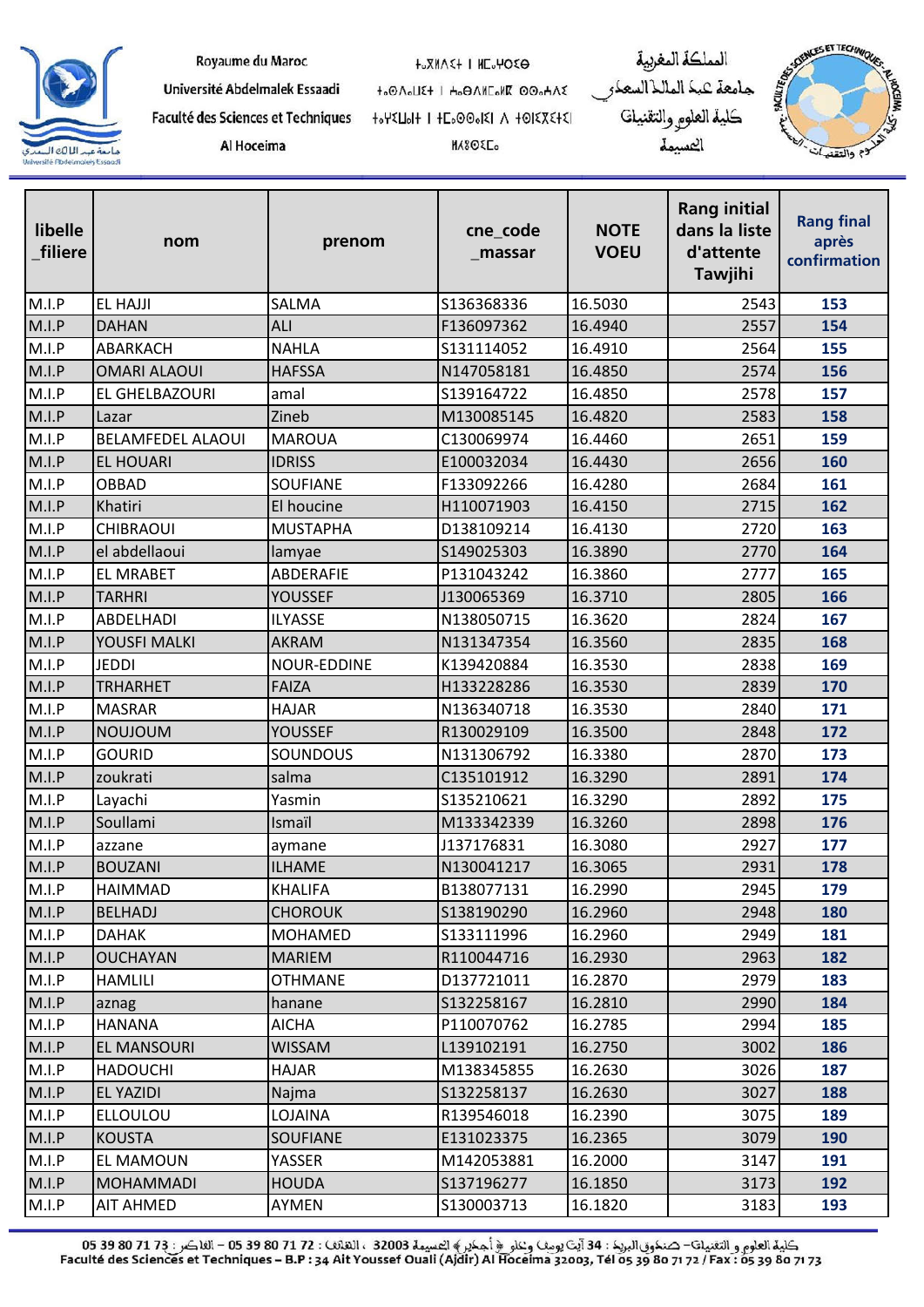

| Royaume du Maroc |  |  |  |  |  |
|------------------|--|--|--|--|--|
|------------------|--|--|--|--|--|

Al Hoceima

**HOXMASH I HEOMOSO** 

**MASOEL** 

to OnoLIE+ I Ho ONIColle 00oHAE 

جامعة كبك الماللا السعك كلية العلوم والتقنيات العسيمة

المملكة المغربية



| libelle<br>filiere | nom                | prenom              | cne_code<br>_massar | <b>NOTE</b><br><b>VOEU</b> | <b>Rang initial</b><br>dans la liste<br>d'attente<br>Tawjihi | <b>Rang final</b><br>après<br>confirmation |
|--------------------|--------------------|---------------------|---------------------|----------------------------|--------------------------------------------------------------|--------------------------------------------|
| M.I.P              | <b>BENNASER</b>    | YASSINE             | D135272726          | 16.1730                    | 3203                                                         | 194                                        |
| M.I.P              | <b>BARRY</b>       | MAMADOU MADIOU      | D134367156          | 16.1700                    | 3213                                                         | 195                                        |
| M.I.P              | <b>RADY</b>        | <b>CHAIMAA</b>      | R138539197          | 16.1490                    | 3251                                                         | 196                                        |
| M.I.P              | <b>EL FAKIRI</b>   | <b>OUMAYMA</b>      | S139231371          | 16.1400                    | 3259                                                         | 197                                        |
| M.I.P              | <b>SEGHROUCHNI</b> | <b>BRAHIM</b>       | H133171936          | 16.1310                    | 3280                                                         | 198                                        |
| M.I.P              | EL MALLOUKI        | <b>RACHID</b>       | H143044670          | 16.1280                    | 3282                                                         | 199                                        |
| M.I.P              | <b>CHAHAB</b>      | <b>ISMAIL</b>       | H138197224          | 16.1280                    | 3283                                                         | 200                                        |
| M.I.P              | <b>ZIZI</b>        | <b>ACHRAF</b>       | G132815058          | 16.1250                    | 3289                                                         | 201                                        |
| M.I.P              | <b>CHIHEB</b>      | <b>SOUFIANE</b>     | G133412794          | 16.1250                    | 3290                                                         | 202                                        |
| M.I.P              | <b>BELLOUKI</b>    | <b>HAJAR</b>        | S135324222          | 16.1220                    | 3295                                                         | 203                                        |
| M.I.P              | EL AISSAOUI        | <b>DOUAE</b>        | S133171291          | 16.1105                    | 3315                                                         | 204                                        |
| M.I.P              | <b>MOUTAAI</b>     | Nezha               | R131485792          | 16.1100                    | 3319                                                         | 205                                        |
| M.I.P              | <b>EL KADI</b>     | <b>YASSINE</b>      | R130169819          | 16.1040                    | 3336                                                         | 206                                        |
| M.I.P              | ZAIDI              | SOULAIMAN           | P137170232          | 16.0830                    | 3375                                                         | 207                                        |
| M.I.P              | <b>CHEUIRAB</b>    | ABDELKARIM          | H137237651          | 16.0710                    | 3406                                                         | 208                                        |
| M.I.P              | Trigui             | Othman              | F138396343          | 16.0680                    | 3417                                                         | 209                                        |
| M.I.P              | Boughaba           | Salma               | S130004445          | 16.0650                    | 3425                                                         | 210                                        |
| M.I.P              | <b>EL FAQIH</b>    | SALMA               | P135394742          | 16.0620                    | 3430                                                         | 211                                        |
| M.I.P              | <b>EL MALLOULI</b> | <b>YOUNESS</b>      | S130006845          | 16.0615                    | 3436                                                         | 212                                        |
| M.I.P              | <b>ROUCHDI</b>     | <b>OMAR</b>         | F131126505          | 16.0590                    | 3440                                                         | 213                                        |
| M.I.P              | <b>KHAMLICH</b>    | <b>ILHAM</b>        | K133447229          | 16.0410                    | 3473                                                         | 214                                        |
| M.I.P              | Lyagoubi           | <b>OMAR</b>         | H110020898          | 16.0200                    | 3518                                                         | 215                                        |
| M.I.P              | <b>AIT MOUSS</b>   | <b>GHIZLANE</b>     | S131210287          | 16.0170                    | 3519                                                         | 216                                        |
| M.I.P              | <b>CHIKI</b>       | ZAID                | K144027025          | 16.0110                    | 3526                                                         | 217                                        |
| M.I.P              | <b>MOUNIR</b>      | ABDELILAH           | G138626479          | 15.9990                    | 3553                                                         | 218                                        |
| M.I.P              | Jelloule           | Ilias               | P134506745          | 15.9900                    | 3564                                                         | 219                                        |
| M.I.P              | SEKKAKI            | SALMA               | S139231327          | 15.9900                    | 3565                                                         | 220                                        |
| M.I.P              | <b>ZOUICHA</b>     | <b>FOUAD</b>        | N120028595          | 15.9600                    | 3619                                                         | 221                                        |
| M.I.P              | <b>AMMARI</b>      | <b>SOUHAILA</b>     | B133013786          | 15.9460                    | 3641                                                         | 222                                        |
| M.I.P              | <b>BOUHDIFI</b>    | <b>IBTISSAM</b>     | S130005689          | 15.9450                    | 3648                                                         | 223                                        |
| M.I.P              | <b>BENDHAIBA</b>   | AYMEN               | F110037841          | 15.9420                    | 3651                                                         | 224                                        |
| M.I.P              | EL BOUYAHYAOUI     | <b>SALAH EDDINE</b> | H130021566          | 15.9180                    | 3688                                                         | 225                                        |
| M.I.P              | <b>ACHAHBAR</b>    | <b>ACHRAF</b>       | H132182588          | 15.9120                    | 3703                                                         | 226                                        |
| M.I.P              | LAHMIDI            | MOHAMMED-AMINE      | H137374281          | 15.9000                    | 3721                                                         | 227                                        |
| M.I.P              | <b>BOUJBARA</b>    | <b>IMANE</b>        | R138457806          | 15.8970                    | 3724                                                         | 228                                        |
| M.I.P              | YASSINE            | <b>ACHRAF</b>       | M137506165          | 15.8970                    | 3733                                                         | 229                                        |
| M.I.P              | EL IDRISSI         | <b>FATIMA</b>       | S139155820          | 15.8850                    | 3752                                                         | 230                                        |
| M.I.P              | <b>HAJJI</b>       | MOHAMED AMINE       | H138220842          | 15.8830                    | 3759                                                         | 231                                        |
| M.I.P              | EL.MANSOUR         | <b>MERYAME</b>      | N139024744          | 15.8760                    | 3769                                                         | 232                                        |
| M.I.P              | Abakouy            | Nohayda             | S134070851          | 15.8760                    | 3773                                                         | 233                                        |
| M.I.P              | <b>BAZARAGOU</b>   | <b>SALAH EDDINE</b> | G131330192          | 15.8730                    | 3776                                                         | 234                                        |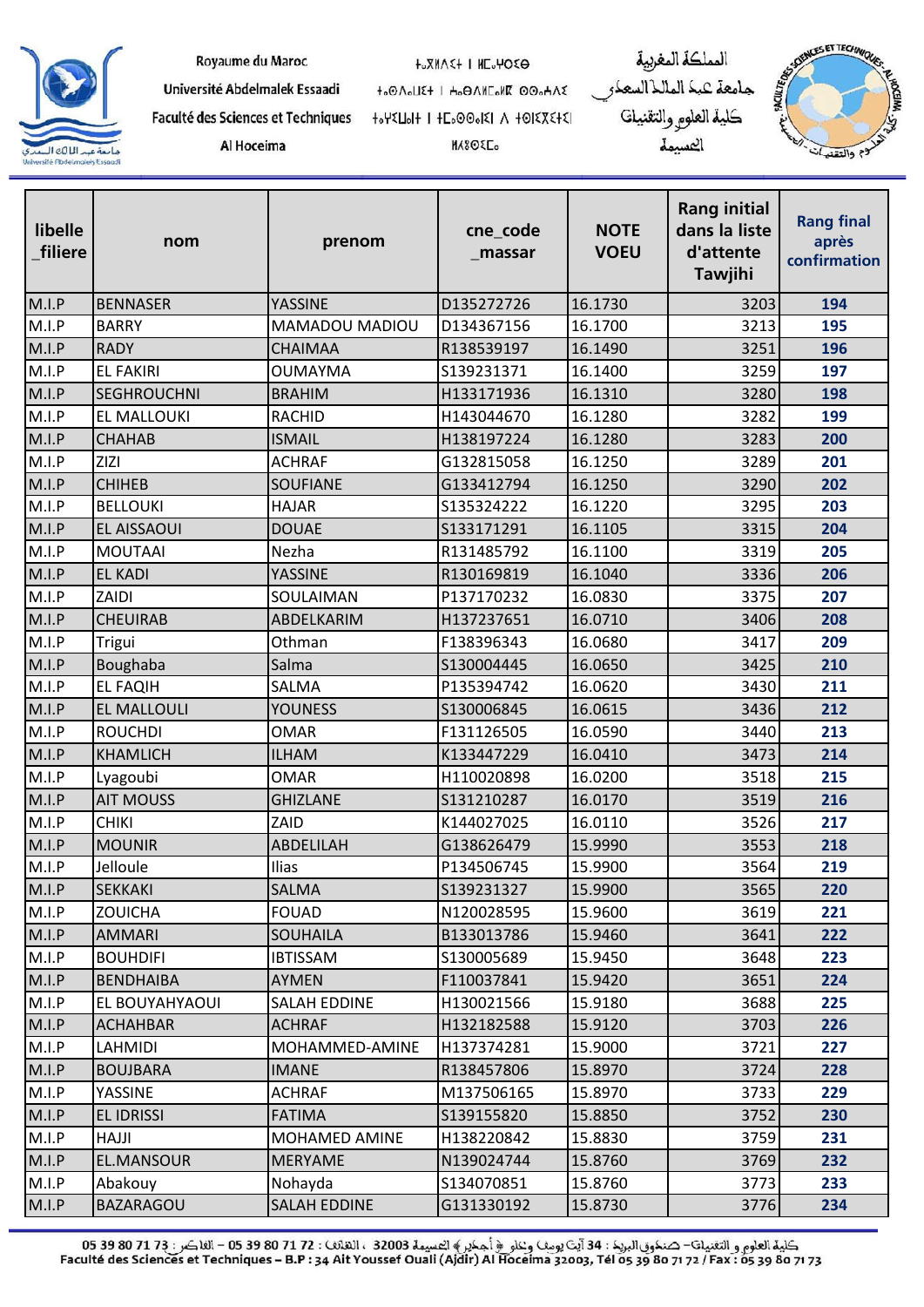

| Royaume du Maroc |  |
|------------------|--|
|------------------|--|

**HOXMASH I HEOMOSO** 

Université Abdelmalek Essaadi

Faculté des Sciences et Techniques Al Hoceima

to OnoLIE+ I Ho ONIColle 00oHAE 

**MASOEL** 

المملكة المغربية جامعة عبد الماللاالسعدر<br>كلية العلو<sub>كر</sub> والتقنيات المسيمة



| libelle<br>filiere | nom                  | prenom          | cne_code<br>_massar | <b>NOTE</b><br><b>VOEU</b> | <b>Rang initial</b><br>dans la liste<br>d'attente<br><b>Tawjihi</b> | <b>Rang final</b><br>après<br>confirmation |
|--------------------|----------------------|-----------------|---------------------|----------------------------|---------------------------------------------------------------------|--------------------------------------------|
| M.I.P              | <b>Aoulad Moussa</b> | ouassima        | S134190297          | 15.8550                    | 3817                                                                | 235                                        |
| M.I.P              | <b>BOUNOU</b>        | <b>YOUSSEF</b>  | L146042475          | 15.8490                    | 3833                                                                | 236                                        |
| M.I.P              | <b>GRIOUANI</b>      | <b>BASMA</b>    | R130138139          | 15.8490                    | 3834                                                                | 237                                        |
| M.I.P              | <b>EL OTMANI</b>     | <b>NIAMAT</b>   | P136093181          | 15.8430                    | 3846                                                                | 238                                        |
| M.I.P              | <b>BOUBCHER</b>      | <b>ISSAM</b>    | B132065038          | 15.8310                    | 3867                                                                | 239                                        |
| M.I.P              | <b>AZIZI</b>         | <b>AMINE</b>    | S130006940          | 15.8130                    | 3906                                                                | 240                                        |
| M.I.P              | <b>TAHIR</b>         | <b>ANAS</b>     | S132181526          | 15.8095                    | 3914                                                                | 241                                        |
| M.I.P              | <b>AKROUH</b>        | YASMIN          | S136126502          | 15.7950                    | 3933                                                                | 242                                        |
| M.I.P              | <b>ASSAL</b>         | <b>HAJAR</b>    | F133295114          | 15.7950                    | 3935                                                                | 243                                        |
| M.I.P              | <b>MROUJ</b>         | LAILA           | N135142980          | 15.7920                    | 3940                                                                | 244                                        |
| M.I.P              | <b>ABOUSSI</b>       | <b>MOHAMED</b>  | H131196329          | 15.7885                    | 3951                                                                | 245                                        |
| M.I.P              | FARKHANI             | <b>SOUKAINA</b> | S130013251          | 15.7830                    | 3958                                                                | 246                                        |
| M.I.P              | <b>MAAMOUCH</b>      | LEILA           | M133223653          | 15.7740                    | 3977                                                                | 247                                        |
| M.I.P              | Ez-znaydy            | aymane          | J132141634          | 15.7710                    | 3981                                                                | 248                                        |
| M.I.P              | <b>BAGHAZ</b>        | MOHAMED AMIN    | S136260700          | 15.7650                    | 3991                                                                | 249                                        |
| M.I.P              | <b>ABO AMAR</b>      | <b>NISRINE</b>  | S134071772          | 15.7530                    | 4017                                                                | 250                                        |
| M.I.P              | El Houari            | Houyam          | R134598727          | 15.7500                    | 4025                                                                | 251                                        |
| M.I.P              | <b>EL KASSIR</b>     | <b>YASSINE</b>  | R110066132          | 15.7380                    | 4045                                                                | 252                                        |
| M.I.P              | <b>SAOUISSI</b>      | <b>NADA</b>     | P147008911          | 15.7200                    | 4073                                                                | 253                                        |
| M.I.P              | <b>EL MOUKADAM</b>   | <b>IBRAHIM</b>  | S137081570          | 15.6900                    | 4140                                                                | 254                                        |
| M.I.P              | Boudad               | Nohaila         | D133271968          | 15.6870                    | 4148                                                                | 255                                        |
| M.I.P              | <b>JELLOUL</b>       | <b>OUISSAL</b>  | P136356176          | 15.6840                    | 4151                                                                | 256                                        |
| M.I.P              | EL BOUCHAIBI         | <b>ASMAE</b>    | S130005498          | 15.6780                    | 4164                                                                | 257                                        |
| M.I.P              | aaziz                | salma           | M130085859          | 15.6750                    | 4174                                                                | 258                                        |
| M.I.P              | <b>AT-TAIBE</b>      | YASSER          | S130003734          | 15.6720                    | 4181                                                                | 259                                        |
| M.I.P              | <b>EL FOUNTI</b>     | <b>DOUAE</b>    | H136269316          | 15.6720                    | 4183                                                                | 260                                        |
| M.I.P              | <b>CHERKAOUI</b>     | <b>OMAR</b>     | R137713020          | 15.6660                    | 4199                                                                | 261                                        |
| M.I.P              | <b>SAID</b>          | <b>WADIE</b>    | S135046026          | 15.6480                    | 4230                                                                | 262                                        |
| M.I.P              | AMID                 | <b>KAOUTAR</b>  | S131231286          | 15.6170                    | 4293                                                                | 263                                        |
| M.I.P              | <b>BASSISSI</b>      | MOHAMED ALI     | R147116879          | 15.6120                    | 4305                                                                | 264                                        |
| M.I.P              | <b>EL MANSOURI</b>   | <b>IKRAM</b>    | S130005442          | 15.5880                    | 4353                                                                | 265                                        |
| M.I.P              | EL MEZGUELDI         | YOUSSEF         | P132425305          | 15.5575                    | 4408                                                                | 266                                        |
| M.I.P              | <b>DAOUDI</b>        | <b>KAWTAR</b>   | J138240269          | 15.5400                    | 4447                                                                | 267                                        |
| M.I.P              | <b>MOHAMED SAID</b>  | <b>ZAOUIT</b>   | D137225913          | 15.5250                    | 4480                                                                | 268                                        |
| M.I.P              | <b>BAMOULA</b>       | ABDELGHAFOUR    | D132710839          | 15.5190                    | 4495                                                                | 269                                        |
| M.I.P              | <b>DAK</b>           | ZAKARIA         | F137097452          | 15.4980                    | 4528                                                                | 270                                        |
| M.I.P              | <b>AZGHAY</b>        | SALIM           | S134231363          | 15.4830                    | 4561                                                                | 271                                        |
| M.I.P              | <b>AZIZI</b>         | <b>HAFSA</b>    | S130050478          | 15.4805                    | 4564                                                                | 272                                        |
| M.I.P              | <b>IFIS</b>          | YASMINA         | D137050921          | 15.4800                    | 4565                                                                | 273                                        |
| M.I.P              | ACHKAOUKAOU          | <b>MOHAMMED</b> | S136071076          | 15.4680                    | 4584                                                                | 274                                        |
| M.I.P              | <b>JAHOUR</b>        | MOHAMMED        | R139247488          | 15.4650                    | 4593                                                                | 275                                        |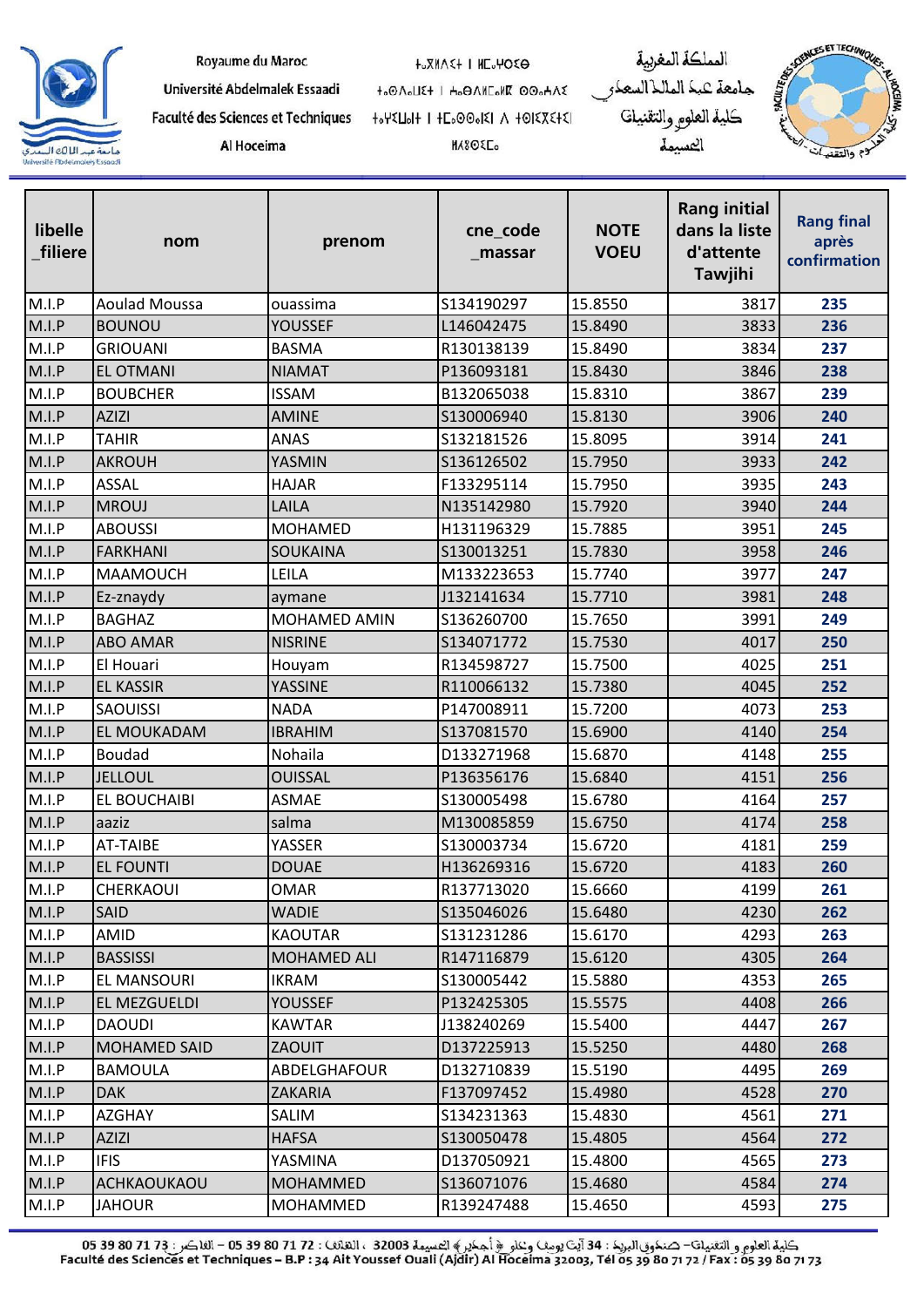

| Royaume du Maroc |  |  |  |  |  |
|------------------|--|--|--|--|--|
|------------------|--|--|--|--|--|

Faculté des Sciences et Techniques

Al Hoceima

Université Abdelmalek Essaadi

**HOXMASH I HEOMOSO** 

to OnoLIE+ I Ho ONIColle 00oHAE 

**MASOEL** 

المملكة المغربية جامعة عبد الماللاالسعدر<br>كلية العلو<sub>كر</sub> والتقنيات المسيمة



| libelle<br>filiere | nom                | prenom               | cne_code<br>_massar | <b>NOTE</b><br><b>VOEU</b> | <b>Rang initial</b><br>dans la liste<br>d'attente<br><b>Tawjihi</b> | <b>Rang final</b><br>après<br>confirmation |
|--------------------|--------------------|----------------------|---------------------|----------------------------|---------------------------------------------------------------------|--------------------------------------------|
| M.I.P              | <b>KINAOUI</b>     | AHLAM                | S139196292          | 15.4650                    | 4598                                                                | 276                                        |
| M.I.P              | <b>OUCHAN</b>      | <b>ILHAM</b>         | Y139018235          | 15.4290                    | 4664                                                                | 277                                        |
| M.I.P              | <b>EL FETOUH</b>   | YASSER               | P120094978          | 15.4210                    | 4680                                                                | 278                                        |
| M.I.P              | <b>MOUTMAINE</b>   | AYMANE               | H145013191          | 15.4050                    | 4712                                                                | 279                                        |
| M.I.P              | Zahour             | Manal                | D135051558          | 15.3780                    | 4761                                                                | 280                                        |
| M.I.P              | <b>AMACHIAKH</b>   | <b>IMAN</b>          | S132192849          | 15.3630                    | 4786                                                                | 281                                        |
| M.I.P              | <b>EL HASSANY</b>  | <b>MERYEM</b>        | N143001827          | 15.3630                    | 4791                                                                | 282                                        |
| M.I.P              | <b>ZAHIR</b>       | <b>IKRAM</b>         | G138275766          | 15.3540                    | 4804                                                                | 283                                        |
| M.I.P              | <b>AHMED</b>       | <b>AYMEN MOHAMED</b> | P131540578          | 15.3510                    | 4809                                                                | 284                                        |
| M.I.P              | <b>ALHAOUIL</b>    | ABDESSAMAD           | D136143348          | 15.3150                    | 4879                                                                | 285                                        |
| M.I.P              | <b>EL AMRANI</b>   | <b>LATIFA</b>        | S146075109          | 15.3090                    | 4890                                                                | 286                                        |
| M.I.P              | EL MAILOUDI        | <b>IBRAHIM</b>       | S139258123          | 15.3060                    | 4894                                                                | 287                                        |
| M.I.P              | <b>MAACHI</b>      | <b>BASMA</b>         | H134066608          | 15.3000                    | 4904                                                                | 288                                        |
| M.I.P              | <b>KARIM</b>       | <b>CHEMS EDDOHA</b>  | R137533980          | 15.2970                    | 4916                                                                | 289                                        |
| M.I.P              | <b>BENNAJI</b>     | <b>AYMAN</b>         | L136122485          | 15.2880                    | 4931                                                                | 290                                        |
| M.I.P              | <b>EL ASRI</b>     | <b>AYOUB</b>         | M130011462          | 15.2850                    | 4935                                                                | 291                                        |
| M.I.P              | <b>BELFQUIH</b>    | <b>SARA</b>          | S135091932          | 15.2490                    | 5003                                                                | 292                                        |
| M.I.P              | EL GHALBZOURI      | AMAL                 | S135190299          | 15.2490                    | 5004                                                                | 293                                        |
| M.I.P              | <b>DAOUDI</b>      | <b>SAKINA</b>        | S130005216          | 15.2220                    | 5042                                                                | 294                                        |
| M.I.P              | <b>HANATY</b>      | Salma                | R120034193          | 15.2220                    | 5046                                                                | 295                                        |
| M.I.P              | <b>TAHA</b>        | <b>MOHAMED AMIN</b>  | S135190287          | 15.2070                    | 5073                                                                | 296                                        |
| M.I.P              | El fakiri          | Nisrine              | S135258122          | 15.1900                    | 5112                                                                | 297                                        |
| M.I.P              | <b>OUKAILI</b>     | <b>WIAME</b>         | F133124321          | 15.1890                    | 5117                                                                | 298                                        |
| M.I.P              | kandirou           | motai                | S146033880          | 15.1830                    | 5126                                                                | 299                                        |
| M.I.P              | <b>BENJDID</b>     | <b>JIHANE</b>        | R136849380          | 15.1830                    | 5136                                                                | 300                                        |
| M.I.P              | <b>JABRANI</b>     | ABDELWAHED           | G131077439          | 15.1770                    | 5143                                                                | 301                                        |
| M.I.P              | <b>BADRI</b>       | <b>YOUSSEF</b>       | S130110295          | 15.1530                    | 5195                                                                | 302                                        |
| M.I.P              | <b>TAFRAOUTI</b>   | Naoual               | S131366798          | 15.1470                    | 5205                                                                | 303                                        |
| M.I.P              | MOUTAKI            | LAMIAA               | R138437655          | 15.1470                    | 5208                                                                | 304                                        |
| M.I.P              | <b>BOUZOUBAA</b>   | YOUSRA               | S130003742          | 15.1380                    | 5221                                                                | 305                                        |
| M.I.P              | <b>NASSIRI</b>     | <b>MOHAMMED</b>      | J135293740          | 15.0900                    | 5292                                                                | 306                                        |
| M.I.P              | <b>BOURJILA</b>    | <b>TAOUFIK</b>       | S137110281          | 15.0600                    | 5356                                                                | 307                                        |
| M.I.P              | <b>TOURKI</b>      | <b>OUMAIMA</b>       | S130006153          | 15.0570                    | 5361                                                                | 308                                        |
| M.I.P              | <b>NADIF</b>       | <b>KHAOULA</b>       | S130011961          | 15.0540                    | 5364                                                                | 309                                        |
| M.I.P              | <b>KACIMI</b>      | <b>WIAME</b>         | P144037111          | 15.0420                    | 5389                                                                | 310                                        |
| M.I.P              | Aarras             | Akram                | P120023403          | 15.0270                    | 5420                                                                | 311                                        |
| M.I.P              | <b>OULMAATI</b>    | <b>YOUSSEF</b>       | J132215111          | 15.0150                    | 5443                                                                | 312                                        |
| M.I.P              | <b>EL Guourchi</b> | Sahar                | S141021545          | 15.0000                    | 5462                                                                | 313                                        |
| M.I.P              | <b>HASSOUAN</b>    | AFRAE                | P134476196          | 14.9940                    | 5478                                                                | 314                                        |
| M.I.P              | ZINI               | MOHAMMED             | Z182600713          | 14.9940                    | 5480                                                                | 315                                        |
| M.I.P              | <b>JADDI</b>       | <b>IMAD</b>          | S130000830          | 14.9835                    | 5502                                                                | 316                                        |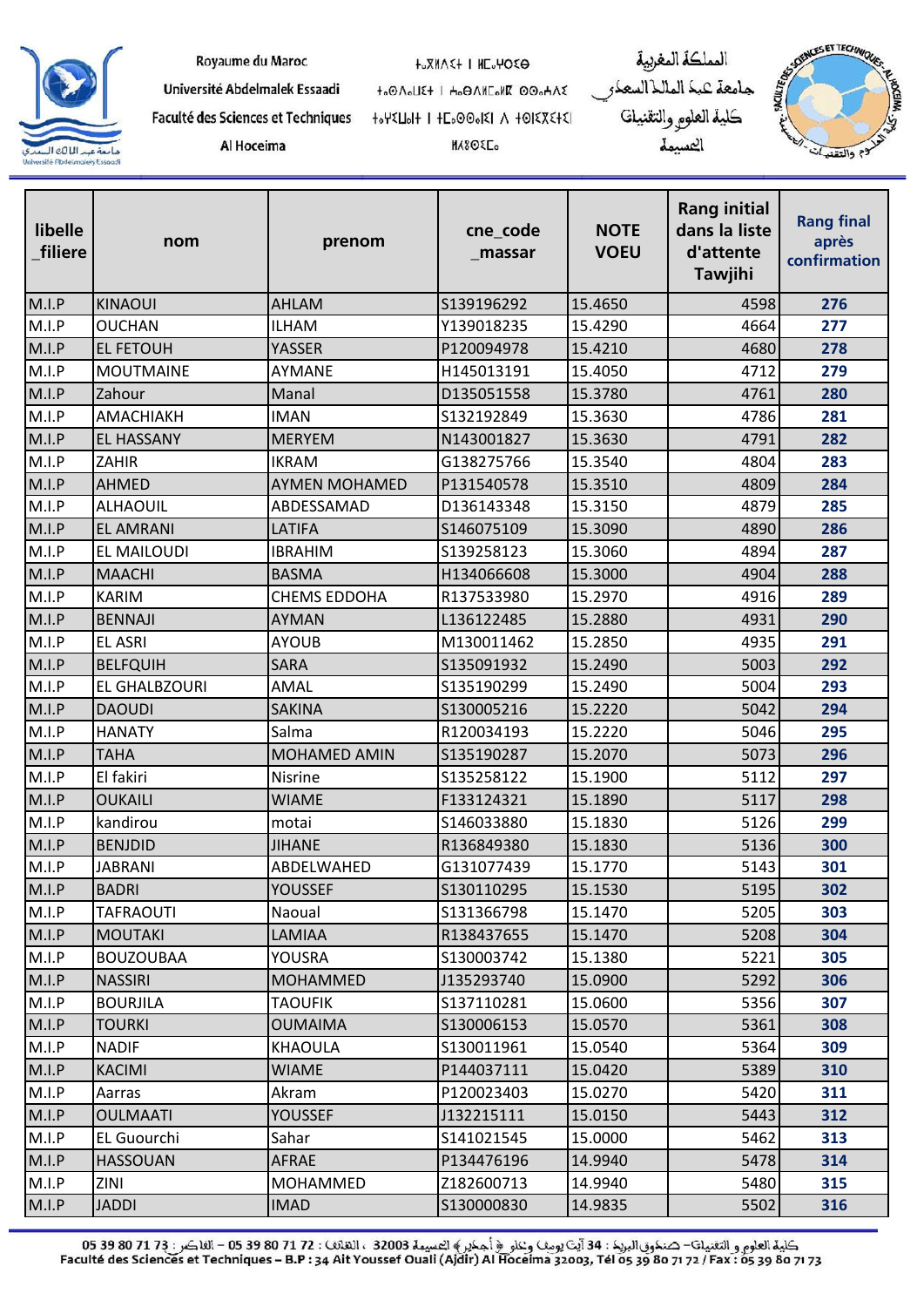

| Royaume du Maroc |  |  |
|------------------|--|--|
|------------------|--|--|

Al Hoceima

**HOXMASH I HEOMOSO** 

to OnoLIE+ I Ho ONIColle 00oHAE 

**MASOEL** 

المملكة المغربية جامعة عبد الماللاالسعدر<br>كلية العلو<sub>كر</sub> والتقنيات المسيمة



| libelle<br>filiere | nom                     | prenom               | cne_code<br>_massar | <b>NOTE</b><br><b>VOEU</b> | <b>Rang initial</b><br>dans la liste<br>d'attente<br><b>Tawjihi</b> | <b>Rang final</b><br>après<br>confirmation |
|--------------------|-------------------------|----------------------|---------------------|----------------------------|---------------------------------------------------------------------|--------------------------------------------|
| M.I.P              | <b>ELJAOUHARI</b>       | <b>FATIMA ZAHRA</b>  | S136309551          | 14.9800                    | 5508                                                                | 317                                        |
| M.I.P              | <b>RADOUANI</b>         | FATIMA-ZAHRA         | S136189227          | 14.9760                    | 5518                                                                | 318                                        |
| M.I.P              | tamim                   | ikram                | K135311380          | 14.9730                    | 5521                                                                | 319                                        |
| M.I.P              | <b>EL OUAZIZI</b>       | <b>MOHAMED</b>       | S130006506          | 14.9670                    | 5537                                                                | 320                                        |
| M.I.P              | LAMNAZZAH               | MOHAMMED             | M130140590          | 14.9520                    | 5567                                                                | 321                                        |
| M.I.P              | <b>ENNACIRI</b>         | <b>JIHAD</b>         | F134103493          | 14.9400                    | 5575                                                                | 322                                        |
| M.I.P              | <b>BOUZEMAH</b>         | <b>SIHAM</b>         | S137045901          | 14.9310                    | 5594                                                                | 323                                        |
| M.I.P              | <b>CHAOUKI</b>          | <b>CHADIA</b>        | S131238039          | 14.9100                    | 5625                                                                | 324                                        |
| M.I.P              | <b>RACHIDI</b>          | El mostapha          | M149061457          | 14.9100                    | 5628                                                                | 325                                        |
| M.I.P              | Ouanni                  | Amine                | L143029137          | 14.8890                    | 5663                                                                | 326                                        |
| M.I.P              | <b>SARHAN</b>           | <b>kHADIJA</b>       | E138176923          | 14.8860                    | 5669                                                                | 327                                        |
| M.I.P              | <b>BOUSALLAMI</b>       | <b>SAIDA</b>         | S130273313          | 14.8710                    | 5700                                                                | 328                                        |
| M.I.P              | <b>EL AAZZAOUI</b>      | <b>IMANE</b>         | M133284872          | 14.8710                    | 5701                                                                | 329                                        |
| M.I.P              | <b>AKOUH</b>            | SOUAD                | S130011968          | 14.8710                    | 5705                                                                | 330                                        |
| M.I.P              | <b>MHAMMDI</b>          | <b>BADR</b>          | B139061807          | 14.8410                    | 5768                                                                | 331                                        |
| M.I.P              | AHROUCH                 | <b>MARIEM</b>        | S139218306          | 14.8380                    | 5772                                                                | 332                                        |
| M.I.P              | <b>ENABT</b>            | <b>HAMZA</b>         | S132061105          | 14.8170                    | 5817                                                                | 333                                        |
| M.I.P              | jbari                   | Abderrahman          | P133159781          | 14.8140                    | 5821                                                                | 334                                        |
| M.I.P              | <b>MANSOURI</b>         | Salma                | E142016779          | 14.8110                    | 5824                                                                | 335                                        |
| M.I.P              | <b>BOUAROUR</b>         | <b>ZAKARIA</b>       | J146044149          | 14.8020                    | 5842                                                                | 336                                        |
| M.I.P              | ABDELLAOUI              | SOUMIA               | E137165781          | 14.7900                    | 5865                                                                | 337                                        |
| M.I.P              | <b>NAHI</b>             | <b>NADA</b>          | S130179241          | 14.7570                    | 5925                                                                | 338                                        |
| M.I.P              | EL MOUSSAOUI            | <b>CHAHIRA</b>       | S133374658          | 14.7300                    | 5976                                                                | 339                                        |
| M.I.P              | <b>EL HAMID</b>         | ABDERRAHMAN          | D131543313          | 14.7270                    | 5982                                                                | 340                                        |
| M.I.P              | <b>HARDANE</b>          | <b>REDA</b>          | R131573046          | 14.7270                    | 5984                                                                | 341                                        |
| M.I.P              | <b>CHARIF</b>           | <b>NUMIDYA</b>       | S136126505          | 14.7240                    | 5986                                                                | 342                                        |
| M.I.P              | Benabbou                | <b>Mohamed Amine</b> | N136339261          | 14.7210                    | 5996                                                                | 343                                        |
| M.I.P              | <b>ELIDRISSI</b>        | <b>BAHIJA</b>        | F146069580          | 14.7090                    | 6013                                                                | 344                                        |
| M.I.P              | <b>AOULAD HADDOU</b>    | <b>WIDAD</b>         | S131145784          | 14.7000                    | 6035                                                                | 345                                        |
| M.I.P              | <b>ZEROUQ</b>           | <b>MAROUA</b>        | Z207500047          | 14.6860                    | 6059                                                                | 346                                        |
| M.I.P              | LAOURAI                 | CHAYMAE              | S130074323          | 14.6850                    | 6064                                                                | 347                                        |
| M.I.P              | <b>KELOUCH</b>          | <b>ANAS</b>          | H136059216          | 14.6790                    | 6075                                                                | 348                                        |
| M.I.P              | <b>OUAZZANI CHAHIDI</b> | <b>MAROUANE</b>      | M120021267          | 14.6640                    | 6103                                                                | 349                                        |
| M.I.P              | LAAOUICH                | <b>MOHAMED</b>       | H134193990          | 14.6615                    | 6104                                                                | 350                                        |
| M.I.P              | <b>MOURID</b>           | <b>IMAN</b>          | S135056575          | 14.6340                    | 6161                                                                | 351                                        |
| M.I.P              | bilal                   | hicham               | S135085005          | 14.6010                    | 6233                                                                | 352                                        |
| M.I.P              | Bel haouz               | Salma                | P132397165          | 14.5830                    | 6262                                                                | 353                                        |
| M.I.P              | <b>BENTOUHAMI</b>       | <b>SARA</b>          | S136324218          | 14.5800                    | 6264                                                                | 354                                        |
| M.I.P              | <b>AGOUMI</b>           | <b>ADNANE</b>        | S132324197          | 14.5740                    | 6275                                                                | 355                                        |
| M.I.P              | hanine                  | fatima ezzahra       | F140058433          | 14.5650                    | 6296                                                                | 356                                        |
| M.I.P              | KHATTABI                | SAFAE                | R139788686          | 14.5560                    | 6311                                                                | 357                                        |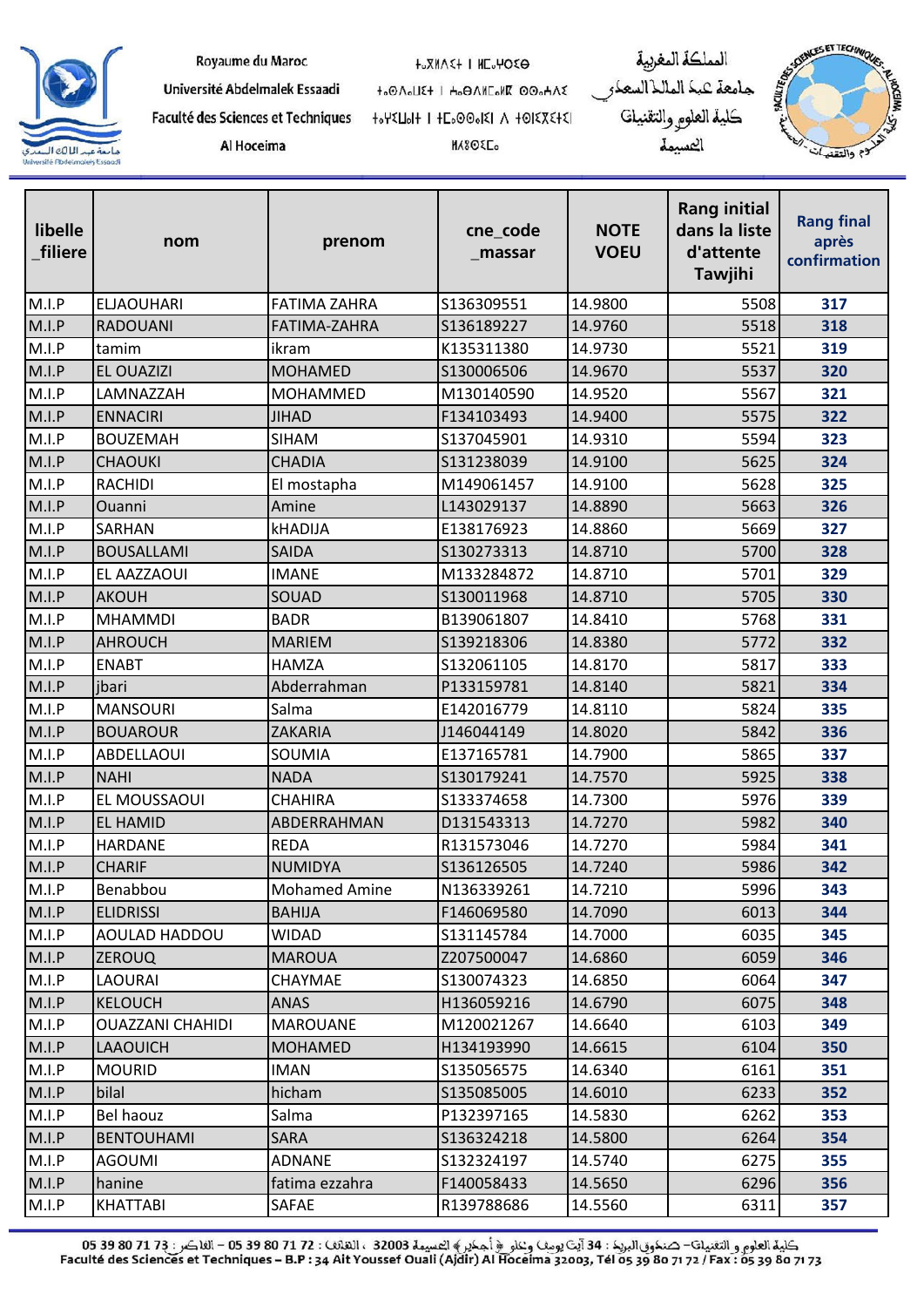

|  | Royaume du Maroc |
|--|------------------|

Al Hoceima

**HOXMASH I HEOMOSO** 

**MASOEL** 

to OnoLIE+ I Ho ONIColle 00oHAE 

المملكة المغربية جامعة عبد الماللاالسعدر<br>كلية العلو<sub>كر</sub> والتقنيات المسيمة



| libelle<br>filiere | nom                    | prenom          | cne_code<br>_massar | <b>NOTE</b><br><b>VOEU</b> | <b>Rang initial</b><br>dans la liste<br>d'attente<br><b>Tawjihi</b> | <b>Rang final</b><br>après<br>confirmation |
|--------------------|------------------------|-----------------|---------------------|----------------------------|---------------------------------------------------------------------|--------------------------------------------|
| M.I.P              | <b>KAGHBOUB</b>        | <b>IBTISSAM</b> | S132356969          | 14.5400                    | 6332                                                                | 358                                        |
| M.I.P              | <b>LAMCHAMAR</b>       | <b>OUMAIMA</b>  | D134338209          | 14.5380                    | 6340                                                                | 359                                        |
| M.I.P              | DOU-ALLAL              | <b>WIAM</b>     | H133110768          | 14.5200                    | 6367                                                                | 360                                        |
| M.I.P              | el mokadmi             | said            | S133172972          | 14.5200                    | 6370                                                                | 361                                        |
| M.I.P              | <b>EL HADDADY</b>      | <b>MOHAMED</b>  | S132184372          | 14.5170                    | 6373                                                                | 362                                        |
| M.I.P              | <b>EL BEGHDADI</b>     | ABDELAZIZ       | H138104163          | 14.5080                    | 6386                                                                | 363                                        |
| M.I.P              | <b>SISSAH</b>          | <b>OUMAIMA</b>  | S130013297          | 14.4840                    | 6426                                                                | 364                                        |
| M.I.P              | <b>EL KADAOUI</b>      | <b>MALAK</b>    | H132110969          | 14.4750                    | 6439                                                                | 365                                        |
| M.I.P              | <b>ASBAI</b>           | <b>MOHAMED</b>  | S130020157          | 14.4690                    | 6456                                                                | 366                                        |
| M.I.P              | EL MADDAHI             | ALI             | S133046044          | 14.4600                    | 6472                                                                | 367                                        |
| M.I.P              | <b>EL AOUDATI</b>      | <b>HASSNAE</b>  | S130231300          | 14.4480                    | 6486                                                                | 368                                        |
| M.I.P              | <b>ERRAQIQ</b>         | <b>AYOUB</b>    | R130529573          | 14.4480                    | 6491                                                                | 369                                        |
| M.I.P              | <b>BOUISSANE</b>       | <b>HICHAM</b>   | M138502156          | 14.4390                    | 6499                                                                | 370                                        |
| M.I.P              | saasaai                | hiba            | S139070188          | 14.4060                    | 6567                                                                | 371                                        |
| M.I.P              | <b>BENOUALID</b>       | <b>YOUSSEF</b>  | S130000829          | 14.3970                    | 6585                                                                | 372                                        |
| M.I.P              | <b>AKNOUZ</b>          | mohcine         | N134063680          | 14.3910                    | 6591                                                                | 373                                        |
| M.I.P              | boukhris               | hafsa           | R138224059          | 14.3910                    | 6592                                                                | 374                                        |
| M.I.P              | <b>EL OUAZIZI</b>      | SALOUA          | S131179222          | 14.3850                    | 6601                                                                | 375                                        |
| M.I.P              | <b>EL YAZAMI</b>       | <b>NAJAHE</b>   | N131233765          | 14.3710                    | 6628                                                                | 376                                        |
| M.I.P              | <b>ABOUALI</b>         | <b>Driss</b>    | K133250713          | 14.3370                    | 6680                                                                | 377                                        |
| M.I.P              | <b>CHENNOUF</b>        | <b>OUISSAL</b>  | H130135314          | 14.3280                    | 6698                                                                | 378                                        |
| M.I.P              | <b>ELMECHRAFI</b>      | SALAHEDDINE     | F132333949          | 14.2710                    | 6798                                                                | 379                                        |
| M.I.P              | <b>OUALI</b>           | <b>MARIAM</b>   | S130184458          | 14.2680                    | 6800                                                                | 380                                        |
| M.I.P              | <b>ABOU EL HASSANE</b> | <b>NOUHAILA</b> | J135429294          | 14.2620                    | 6812                                                                | 381                                        |
| M.I.P              | <b>Nassr</b>           | <b>MERIEM</b>   | F135331322          | 14.2470                    | 6833                                                                | 382                                        |
| M.I.P              | <b>BOUCHAOUL</b>       | <b>NIHAD</b>    | S132245844          | 14.2320                    | 6858                                                                | 383                                        |
| M.I.P              | <b>AZARKAN</b>         | <b>ROUCHDI</b>  | S136231352          | 14.2230                    | 6876                                                                | 384                                        |
| M.I.P              | <b>BETTACHE</b>        | <b>KARIM</b>    | K140071852          | 14.1990                    | 6915                                                                | 385                                        |
| M.I.P              | <b>EL MOUKHTIRI</b>    | <b>OUSSAMA</b>  | J132422590          | 14.1780                    | 6942                                                                | 386                                        |
| M.I.P              | <b>SAKLAB</b>          | <b>ASSIYA</b>   | R133273120          | 14.1750                    | 6950                                                                | 387                                        |
| M.I.P              | ER-Ramy                | Yahya           | P120103268          | 14.1750                    | 6951                                                                | 388                                        |
| M.I.P              | Tazarani               | Khaoula         | S139233526          | 14.1630                    | 6974                                                                | 389                                        |
| M.I.P              | majdoul                | abdellah        | R130835545          | 14.1510                    | 6991                                                                | 390                                        |
| M.I.P              | Talbi                  | Abdellatif      | H110037181          | 14.1450                    | 6996                                                                | 391                                        |
| M.I.P              | <b>AZARKAN</b>         | <b>GHIZLANE</b> | S134273221          | 14.1390                    | 7007                                                                | 392                                        |
| M.I.P              | <b>RAHDOU</b>          | <b>AYOUB</b>    | M133300693          | 14.1180                    | 7040                                                                | 393                                        |
| M.I.P              | akayour                | soufian         | P133531156          | 14.1150                    | 7042                                                                | 394                                        |
| M.I.P              | <b>EL HOUZI</b>        | ABDELMOUNAIM    | H130264948          | 14.0880                    | 7085                                                                | 395                                        |
| M.I.P              | <b>OUSSALEM</b>        | FATIMA-EZZAHRA  | D138163576          | 14.0820                    | 7094                                                                | 396                                        |
| M.I.P              | <b>EL MASSOUDI</b>     | <b>HOCEIN</b>   | S139231295          | 14.0670                    | 7123                                                                | 397                                        |
| M.I.P              | <b>BOUZOUBAA</b>       | RANIA           | Y133018941          | 14.0100                    | 7215                                                                | 398                                        |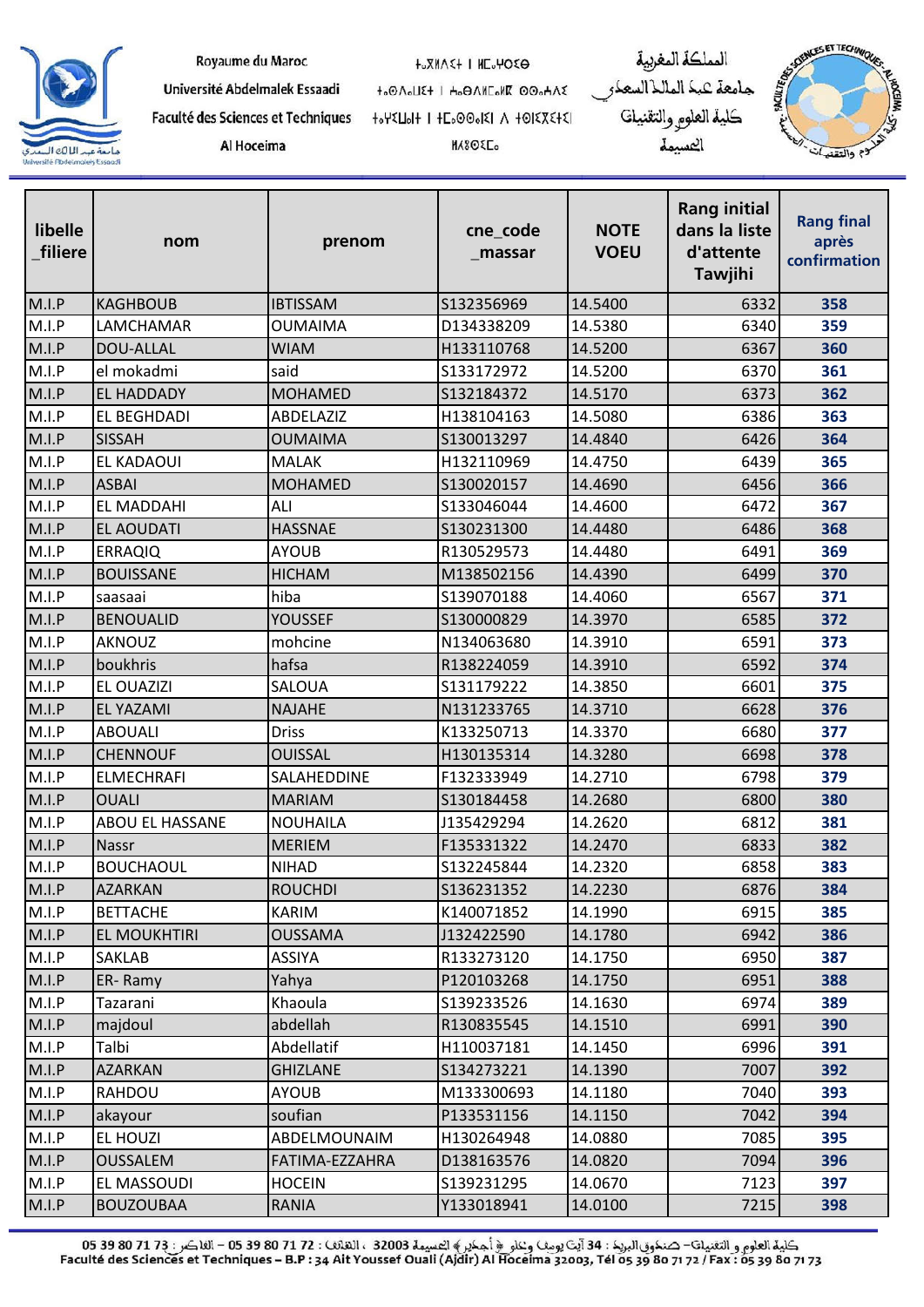

| Royaume du Maroc |  |  |
|------------------|--|--|
|------------------|--|--|

**HOXMASH I HEOMOSO** 

Université Abdelmalek Essaadi

Faculté des Sciences et Techniques Al Hoceima

to OnoLIE+ I Ho ONIColle 00oHAE 

**MASOEL** 

المملكة المغربية جامعة كبك الماللا السعك كلية العلوم والتقنيات العسيمة



| libelle<br>filiere | nom                | prenom              | cne_code<br>massar | <b>NOTE</b><br><b>VOEU</b> | <b>Rang initial</b><br>dans la liste<br>d'attente<br><b>Tawjihi</b> | <b>Rang final</b><br>après<br>confirmation |
|--------------------|--------------------|---------------------|--------------------|----------------------------|---------------------------------------------------------------------|--------------------------------------------|
| M.I.P              | <b>MADRANI</b>     | MOHAMED ANAS        | F141051411         | 13.9680                    | 7274                                                                | 399                                        |
| M.I.P              | <b>Bouzian</b>     | Soumaya             | S133315587         | 13.9620                    | 7287                                                                | 400                                        |
| M.I.P              | <b>THAYBEL</b>     | <b>IMAD</b>         | S136309494         | 13.9620                    | 7289                                                                | 401                                        |
| M.I.P              | <b>AHROUCH</b>     | <b>NADA</b>         | S130011956         | 13.9530                    | 7305                                                                | 402                                        |
| M.I.P              | <b>BABZZINE</b>    | <b>ROUFAIDA</b>     | D136073859         | 13.9475                    | 7316                                                                | 403                                        |
| M.I.P              | <b>DEBDI</b>       | <b>MOHAMED</b>      | P146008930         | 13.9290                    | 7347                                                                | 404                                        |
| M.I.P              | <b>EL FASIHI</b>   | YASMINA             | S134231367         | 13.8720                    | 7426                                                                | 405                                        |
| M.I.P              | <b>ALLACH</b>      | <b>HANAN</b>        | S134217913         | 13.8720                    | 7431                                                                | 406                                        |
| M.I.P              | Niagui             | <b>OUMAIMA</b>      | F130020031         | 13.8460                    | 7462                                                                | 407                                        |
| M.I.P              | <b>EL MORABET</b>  | LAMIAE              | S132308603         | 13.8270                    | 7494                                                                | 408                                        |
| M.I.P              | <b>EL AABBASSI</b> | TARIK               | R100115311         | 13.8000                    | 7543                                                                | 409                                        |
| M.I.P              | <b>AABOU</b>       | <b>HAMZA</b>        | D131799268         | 13.7610                    | 7606                                                                | 410                                        |
| M.I.P              | <b>SABORI</b>      | <b>CHOUAIB</b>      | R145105054         | 13.7520                    | 7620                                                                | 411                                        |
| M.I.P              | <b>OUALI</b>       | <b>HANAN</b>        | S138184182         | 13.7490                    | 7624                                                                | 412                                        |
| M.I.P              | <b>BOUYAZIDEN</b>  | YASSMINE            | Y138018239         | 13.7460                    | 7631                                                                | 413                                        |
| M.I.P              | <b>EL YOUSFI</b>   | SANAE               | Y138018948         | 13.7220                    | 7678                                                                | 414                                        |
| M.I.P              | Lahssini           | Amina               | H120016414         | 13.6800                    | 7744                                                                | 415                                        |
| M.I.P              | CHARBADOUI         | <b>SAFA</b>         | M135172633         | 13.6530                    | 7790                                                                | 416                                        |
| M.I.P              | sidi               | Khalid              | B133063831         | 13.6500                    | 7799                                                                | 417                                        |
| M.I.P              | <b>OUCHAYAN</b>    | <b>RIM</b>          | R110044715         | 13.6470                    | 7804                                                                | 418                                        |
| M.I.P              | <b>BENALY</b>      | Ayoub               | D132714956         | 13.6410                    | 7812                                                                | 419                                        |
| M.I.P              | <b>MESKINI</b>     | <b>FARAH</b>        | H132337356         | 13.6410                    | 7813                                                                | 420                                        |
| M.I.P              | <b>NACHAT</b>      | LOUBNA              | D131756907         | 13.6395                    | 7817                                                                | 421                                        |
| M.I.P              | <b>EL KESSABI</b>  | Oumnia              | J148036967         | 13.6360                    | 7826                                                                | 422                                        |
| M.I.P              | <b>KTIRI</b>       | Assma               | D136116023         | 13.6110                    | 7855                                                                | 423                                        |
| M.I.P              | <b>RAISSOULI</b>   | <b>MOHAMED AMIN</b> | S133137547         | 13.5690                    | 7909                                                                | 424                                        |
| M.I.P              | AGHJEDIM           | <b>AYOUB</b>        | D130712559         | 13.5570                    | 7924                                                                | 425                                        |
| M.I.P              | boujdaini          | mohamed anass       | H130017528         | 13.5540                    | 7936                                                                | 426                                        |
| M.I.P              | <b>KANOUN</b>      | MOHAMMED-TAHA       | R134334863         | 13.5330                    | 7968                                                                | 427                                        |
| M.I.P              | <b>EL ABBOUTI</b>  | <b>IKBAL</b>        | S138105306         | 13.5180                    | 7988                                                                | 428                                        |
| M.I.P              | El Ouafrassi       | Mariem              | S130004441         | 13.5120                    | 7993                                                                | 429                                        |
| M.I.P              | <b>TARHOUCHI</b>   | mohamed             | S144054329         | 13.4890                    | 8020                                                                | 430                                        |
| M.I.P              | <b>MEKKAOUI</b>    | <b>HAJAR</b>        | F145065780         | 13.4580                    | 8067                                                                | 431                                        |
| M.I.P              | Sadouki            | Khaoula             | N130180858         | 13.3440                    | 8223                                                                | 432                                        |
| M.I.P              | <b>ASSOUT</b>      | <b>IMANE</b>        | S137272998         | 13.3350                    | 8236                                                                | 433                                        |
| M.I.P              | <b>BOUASSILA</b>   | SALMA               | E133139158         | 13.3350                    | 8241                                                                | 434                                        |
| M.I.P              | <b>KEROUMI</b>     | AHMED ZAKARIA       | S138265926         | 13.3200                    | 8256                                                                | 435                                        |
| M.I.P              | YAHYAOUI           | <b>MAHA</b>         | H137269480         | 13.3170                    | 8261                                                                | 436                                        |
| M.I.P              | oualhaj            | azeddine            | S132408854         | 13.3170                    | 8262                                                                | 437                                        |
| M.I.P              | achahbar           | salma               | S138202292         | 13.3050                    | 8279                                                                | 438                                        |
| M.I.P              | AARAB              | <b>MARWANE</b>      | M140040689         | 13.3000                    | 8288                                                                | 439                                        |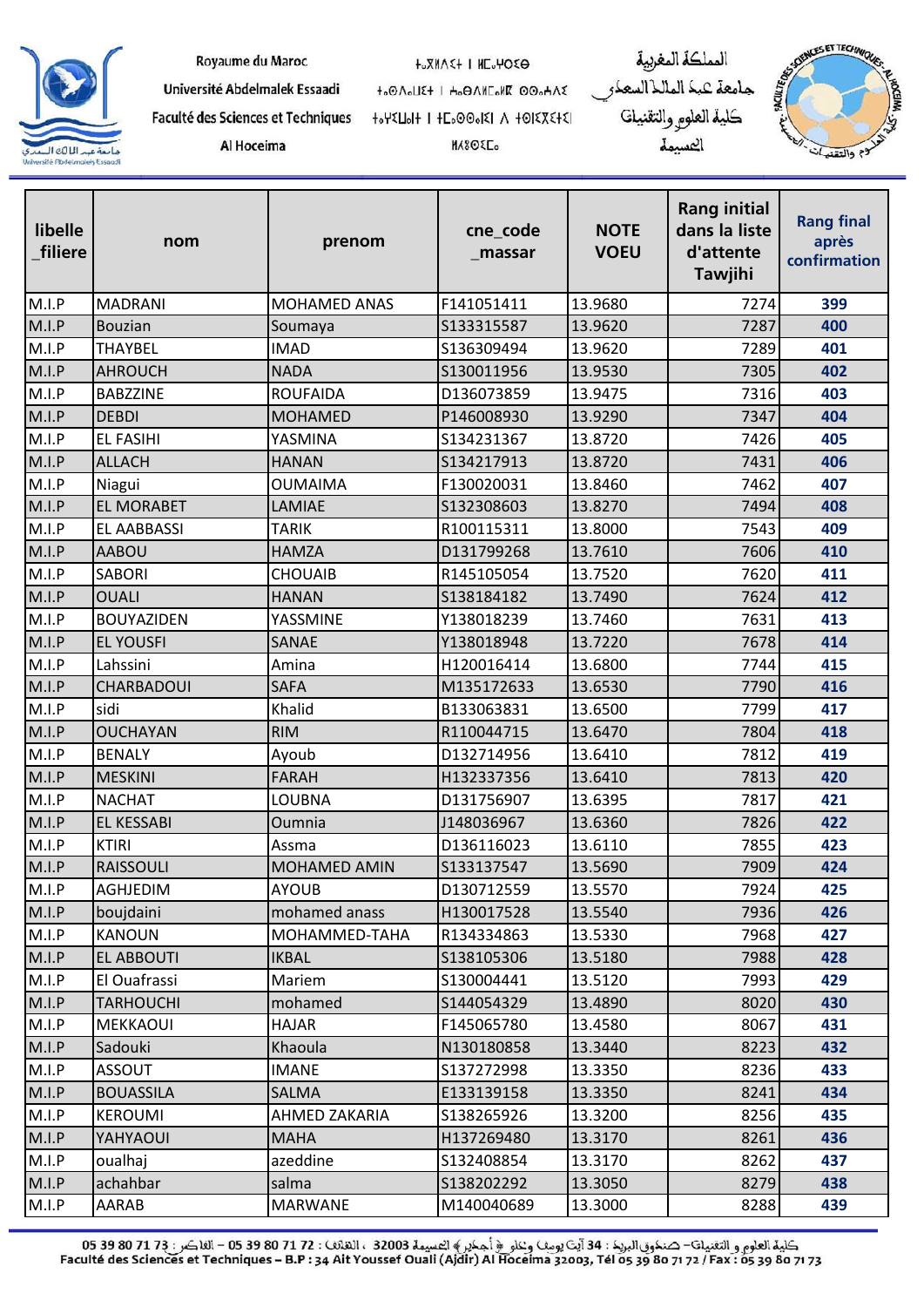

|  | Royaume du Maroc |
|--|------------------|
|  |                  |

Al Hoceima

**HOXMASH I HEOMOSO** 

**MASOEL** 

to OnoLIE+ I Ho ONIColle 00oHAE 

المملكة المغربية جامعة عبد الماللاالسعدر<br>كلية العلو<sub>كر</sub> والتقنيات المسيمة



| libelle<br>filiere | nom                 | prenom               | cne_code<br>_massar | <b>NOTE</b><br><b>VOEU</b> | <b>Rang initial</b><br>dans la liste<br>d'attente<br><b>Tawjihi</b> | <b>Rang final</b><br>après<br>confirmation |
|--------------------|---------------------|----------------------|---------------------|----------------------------|---------------------------------------------------------------------|--------------------------------------------|
| M.I.P              | <b>HANIDA</b>       | SOUAD                | N137055960          | 13.2900                    | 8311                                                                | 440                                        |
| M.I.P              | tahiri              | noujod               | H137344756          | 13.2870                    | 8319                                                                | 441                                        |
| M.I.P              | <b>OUMATOU</b>      | M'HAMED              | H130031488          | 13.2725                    | 8340                                                                | 442                                        |
| M.I.P              | ajiach              | mohamed              | P143016875          | 13.2720                    | 8345                                                                | 443                                        |
| M.I.P              | <b>BELKASSEM</b>    | <b>HAFSA</b>         | S130020152          | 13.2480                    | 8385                                                                | 444                                        |
| M.I.P              | <b>EL MORABIT</b>   | <b>MARIAM</b>        | S130003868          | 13.2150                    | 8431                                                                | 445                                        |
| M.I.P              | <b>SALIM</b>        | <b>SIHAM</b>         | F133125212          | 13.2000                    | 8455                                                                | 446                                        |
| M.I.P              | <b>EL AISSATI</b>   | <b>DINA</b>          | S132181154          | 13.1850                    | 8482                                                                | 447                                        |
| M.I.P              | <b>ABAKOUY</b>      | <b>MOHAMED</b>       | Y130022462          | 13.1600                    | 8516                                                                | 448                                        |
| M.I.P              | <b>BOUAKL</b>       | AMER                 | H131398577          | 13.1565                    | 8524                                                                | 449                                        |
| M.I.P              | ABAKKOUY            | <b>LATIFA</b>        | S136307275          | 13.1325                    | 8556                                                                | 450                                        |
| M.I.P              | atifi               | bouchra              | M120072843          | 13.1310                    | 8560                                                                | 451                                        |
| M.I.P              | AZOUGGAGH           | <b>CHAIMAE</b>       | M139130288          | 13.1075                    | 8595                                                                | 452                                        |
| M.I.P              | <b>EL YAHYAOUI</b>  | <b>FATIMA ZAHRAE</b> | S139137517          | 13.1005                    | 8607                                                                | 453                                        |
| M.I.P              | <b>EL HANKOURI</b>  | CHAYMAE              | S135190304          | 13.0350                    | 8685                                                                | 454                                        |
| M.I.P              | <b>EL IDRISSI</b>   | <b>OUMAYMA</b>       | S130198923          | 13.0260                    | 8694                                                                | 455                                        |
| M.I.P              | <b>BERAICH</b>      | <b>FATIMA</b>        | M138197618          | 12.9810                    | 8745                                                                | 456                                        |
| M.I.P              | <b>TALAA</b>        | <b>KAOUTHAR</b>      | H131070177          | 12.9780                    | 8749                                                                | 457                                        |
| M.I.P              | <b>JDIRA</b>        | <b>WALID</b>         | S136171263          | 12.9600                    | 8772                                                                | 458                                        |
| M.I.P              | <b>BOUTROUFT</b>    | <b>OUSSAMA</b>       | R130095503          | 12.9270                    | 8802                                                                | 459                                        |
| M.I.P              | <b>ELAKCHAOUI</b>   | <b>ILYAS</b>         | S139155825          | 12.9175                    | 8822                                                                | 460                                        |
| M.I.P              | <b>AKRACHI</b>      | <b>KHALID</b>        | S133111263          | 12.8970                    | 8848                                                                | 461                                        |
| M.I.P              | <b>FARAJI</b>       | <b>OUASSIMA</b>      | S133245849          | 12.8850                    | 8866                                                                | 462                                        |
| M.I.P              | <b>BOUJDAINI</b>    | AHMED                | H137116304          | 12.8520                    | 8893                                                                | 463                                        |
| M.I.P              | <b>MESKINE</b>      | <b>KHADIJA</b>       | P147066780          | 12.8490                    | 8896                                                                | 464                                        |
| M.I.P              | <b>FILALI</b>       | <b>IMANE</b>         | R120076187          | 12.8340                    | 8912                                                                | 465                                        |
| M.I.P              | BELHOSSAIN          | <b>OUASSIMA</b>      | S131031315          | 12.8250                    | 8930                                                                | 466                                        |
| M.I.P              | <b>BOUDA</b>        | SAID                 | G136360671          | 12.8160                    | 8938                                                                | 467                                        |
| M.I.P              | Doudouh             | Manal                | S134075653          | 12.8070                    | 8950                                                                | 468                                        |
| M.I.P              | AFANNOUE            | <b>OUAIL</b>         | H130033820          | 12.7980                    | 8970                                                                | 469                                        |
| M.I.P              | <b>ABERKI</b>       | <b>IBRAHIM</b>       | S133356129          | 12.7800                    | 8993                                                                | 470                                        |
| M.I.P              | ABAKKOUY            | <b>OUSSAMA</b>       | S135111085          | 12.7800                    | 8995                                                                | 471                                        |
| M.I.P              | <b>BEN OMAR</b>     | <b>SALAH EDDINE</b>  | S139231370          | 12.7470                    | 9049                                                                | 472                                        |
| M.I.P              | EL MOUSSAOUI        | <b>FADOUA</b>        | S135102268          | 12.7320                    | 9073                                                                | 473                                        |
| M.I.P              | <b>LEGHMARI</b>     | <b>IMANE</b>         | J139106339          | 12.6780                    | 9137                                                                | 474                                        |
| M.I.P              | <b>ELACHAB</b>      | <b>BASMA</b>         | J136151520          | 12.6525                    | 9162                                                                | 475                                        |
| M.I.P              | <b>BEN ZID</b>      | <b>IMANE</b>         | N139045105          | 12.5610                    | 9299                                                                | 476                                        |
| M.I.P              | Akkouh              | tasnim               | S133064170          | 12.4915                    | 9390                                                                | 477                                        |
| M.I.P              | <b>AL KALAY</b>     | <b>BOUTHAYNA</b>     | S130145767          | 12.4140                    | 9493                                                                | 478                                        |
| M.I.P              | chanfouh            | walid                | H142000034          | 12.4020                    | 9506                                                                | 479                                        |
| M.I.P              | <b>BEN ABDELLAH</b> | ALAE-EDDINE          | S138273307          | 12.3870                    | 9530                                                                | 480                                        |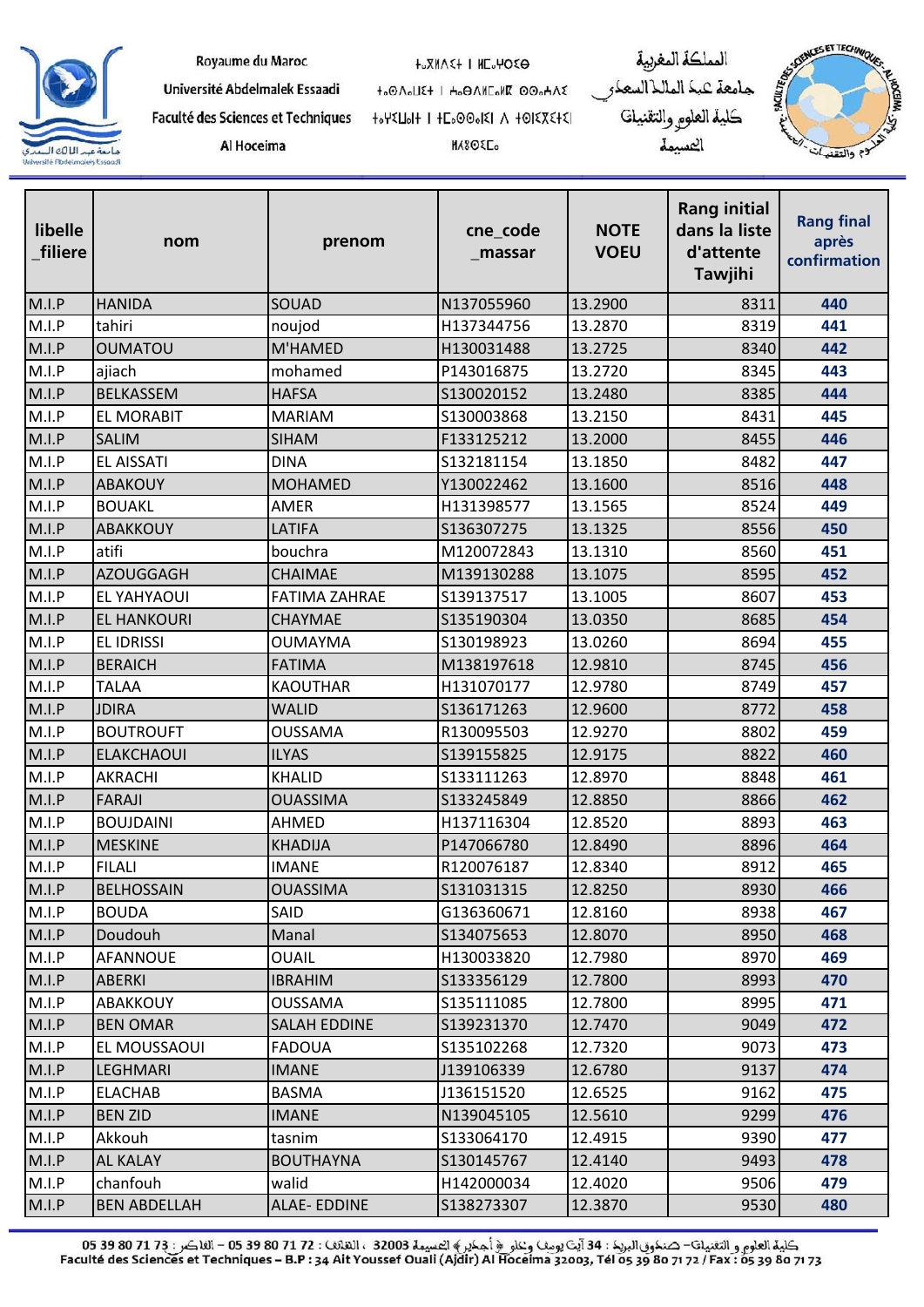

| Royaume du Maroc |  |  |
|------------------|--|--|
|------------------|--|--|

Al Hoceima

**HOXMASH I HEOMOSO** 

**MASOEL** 

to OnoLIE+ I Ho ONIColle 00oHAE 

المملكة المغربية جامعة عبد الماللاالسعدر<br>كلية العلو<sub>كر</sub> والتقنيات المسيمة



| libelle<br>filiere | nom               | prenom              | cne_code<br>_massar | <b>NOTE</b><br><b>VOEU</b> | <b>Rang initial</b><br>dans la liste<br>d'attente<br><b>Tawjihi</b> | <b>Rang final</b><br>après<br>confirmation |
|--------------------|-------------------|---------------------|---------------------|----------------------------|---------------------------------------------------------------------|--------------------------------------------|
| M.I.P              | <b>AJRAY</b>      | <b>MANAL</b>        | S138110287          | 12.3600                    | 9569                                                                | 481                                        |
| M.I.P              | <b>BOUCHEMCH</b>  | <b>FATIMA ZAHRA</b> | S134152299          | 12.2700                    | 9696                                                                | 482                                        |
| M.I.P              | <b>ISMAILI</b>    | <b>HAMZA</b>        | Z204100055          | 12.2640                    | 9702                                                                | 483                                        |
| M.I.P              | LAKSISAR          | CHAYMAE             | S134028950          | 12.2600                    | 9705                                                                | 484                                        |
| M.I.P              | Ghannami          | Adnane              | P133473976          | 12.1950                    | 9781                                                                | 485                                        |
| M.I.P              | <b>DAOUDI</b>     | <b>MERIEM</b>       | J134240547          | 12.1800                    | 9805                                                                | 486                                        |
| M.I.P              | azarkan           | adnan               | S132414058          | 12.1600                    | 9829                                                                | 487                                        |
| M.I.P              | <b>SGHIR</b>      | <b>NOURA</b>        | S149022284          | 12.1350                    | 9858                                                                | 488                                        |
| M.I.P              | bahri             | haytam              | H138228679          | 12.1275                    | 9867                                                                | 489                                        |
| M.I.P              | LQASOUAR          | <b>JIHANE</b>       | H149060694          | 12.1200                    | 9875                                                                | 490                                        |
| M.I.P              | <b>MOUBAL</b>     | SAFIYA              | D135164880          | 12.1170                    | 9880                                                                | 491                                        |
| M.I.P              | <b>Bougrine</b>   | Yasmina             | C130006351          | 12.0540                    | 9951                                                                | 492                                        |
| M.I.P              | <b>EL IDRISSI</b> | <b>MOHAMED</b>      | S130006035          | 12.0270                    | 9978                                                                | 493                                        |
| M.I.P              | N'fiha            | chaymae             | S130003580          | 12.0270                    | 9979                                                                | 494                                        |
| M.I.P              | ABARKAN           | <b>OUMAIMA</b>      | S137045293          | 12.0000                    | 10010                                                               | 495                                        |
| M.I.P              | er-reyyahy        | meryem              | E142195936          | 11.9250                    | 10075                                                               | 496                                        |
| M.I.P              | ZAKI              | <b>IMAN</b>         | S133111902          | 11.8710                    | 10128                                                               | 497                                        |
| M.I.P              | <b>BENALLAL</b>   | <b>TARIK</b>        | S130192870          | 11.8440                    | 10159                                                               | 498                                        |
| M.I.P              | A?ROUS            | SAMIRA              | S130145652          | 11.8380                    | 10166                                                               | 499                                        |
| M.I.P              | souikik           | salma               | H134052382          | 11.8275                    | 10179                                                               | 500                                        |
| M.I.P              | Bouhouch          | El Hassan           | S132095852          | 11.8175                    | 10194                                                               | 501                                        |
| M.I.P              | EL GOULABZOURI    | <b>MOHAMMED</b>     | H131390576          | 11.7725                    | 10247                                                               | 502                                        |
| M.I.P              | <b>OUAHIDI</b>    | SALAH-EDDINE        | M133150734          | 11.6580                    | 10363                                                               | 503                                        |
| M.I.P              | <b>LAHOUA</b>     | <b>OUMAIMA</b>      | S138231282          | 11.6310                    | 10390                                                               | 504                                        |
| M.I.P              | RAMKADDEM         | <b>MOHAMED</b>      | S139258141          | 11.6100                    | 10420                                                               | 505                                        |
| M.I.P              | <b>FRIGINI</b>    | <b>MOUAD</b>        | D132091306          | 11.5890                    | 10455                                                               | 506                                        |
| M.I.P              | AFRASS            | <b>NABILA</b>       | H148108949          | 11.5700                    | 10467                                                               | 507                                        |
| M.I.P              | Aznak             | Soumaya             | H139366674          | 11.5675                    | 10469                                                               | 508                                        |
| M.I.P              | <b>OFALAH</b>     | <b>HANAN</b>        | S135273223          | 11.5250                    | 10510                                                               | 509                                        |
| M.I.P              | Lamchachti        | Mohamed             | S130004311          | 11.4575                    | 10567                                                               | 510                                        |
| M.I.P              | <b>BELHAJ</b>     | <b>MOHAMED</b>      | S137233958          | 11.4525                    | 10570                                                               | 511                                        |
| M.I.P              | <b>AKACHAR</b>    | ABDERRAZZAK         | S130008118          | 11.4025                    | 10610                                                               | 512                                        |
| M.I.P              | LAMALLAM          | AMAL                | S131192880          | 11.3850                    | 10626                                                               | 513                                        |
| M.I.P              | koubia            | hiba                | S138085000          | 11.3850                    | 10627                                                               | 514                                        |
| M.I.P              | EL BOUKRIOUI      | YOUSSRA             | S131238044          | 11.3400                    | 10676                                                               | 515                                        |
| M.I.P              | <b>BOURI</b>      | <b>INTISSAR</b>     | S132231381          | 11.3325                    | 10682                                                               | 516                                        |
| M.I.P              | SADNI             | ABIR                | P146050448          | 11.3225                    | 10689                                                               | 517                                        |
| M.I.P              | <b>ABOULOYOUN</b> | SALMA               | F135188775          | 11.2470                    | 10761                                                               | 518                                        |
| M.I.P              | <b>AHIDAR</b>     | <b>NASSIM</b>       | S138108497          | 11.2140                    | 10797                                                               | 519                                        |
| M.I.P              | <b>OFALAH</b>     | <b>CHAHID</b>       | S132273010          | 11.1350                    | 10882                                                               | 520                                        |
| M.I.P              | ZAFZOUF           | ASMAA               | R134274102          | 11.0875                    | 10927                                                               | 521                                        |